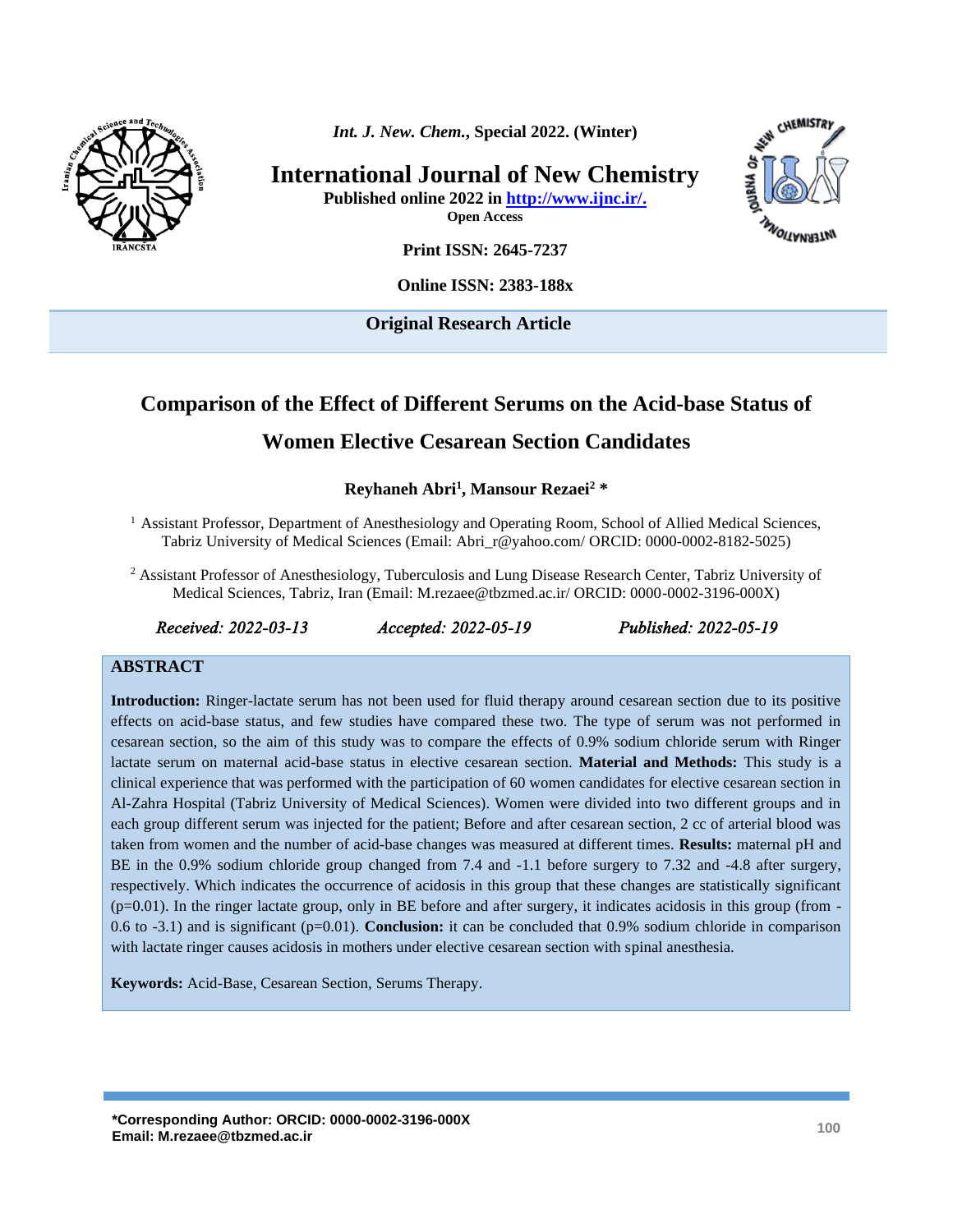#### **Introduction**

Crystalloids are solutions containing water and easily permeable ions, which mainly contain sodium and chlorine [1]. Crystalloid solutions can be hypotonic, isotonic, or hypertonic relative to plasma. One of the most widely used solutions is 0.9% sodium chloride, which has a sodium and chlorine concentration of 154 meq / L and therefore has an SID of zero [2]. Its osmolarity is 285 mosml / kg, which is very similar to plasma. Injection of two liters of 0.9% sodium chloride fluid increases the volume of extracellular fluid (ECF) and progressively decreases hematocrit and albumin, increases chlorine and decreases in bicarbonate [3]. Sodium chloride infusion of 0.9% leads to hyperchloric metabolic acidosis. Although the outcome is unclear in people undergoing surgery, an increase in kidney injury and the need for RRT has been seen in intensive care patients compared to chlorine-free solutions. Infusion of large volumes of 0.9% sodium chloride (50 cc/kg) caused abdominal discomfort, nausea and vomiting; It may also interfere with tissue perfusion, inflammatory responses, and progressive coagulopathy [2, 3]. Balancing crystalloids have been proposed as an alternative to unbalanced solutions to reduce their harmful effects [4]. By substituting serum chloride for 0.9% sodium chloride with lactate or acetate, a crystalloid solution is obtained. It should be noted that balancing solutions containing organic anions (such as lactate, acetate, gluconate, etc.) in vitro have an SID similar to 0.9% isotonic sodium chloride and equal to zero. But in vivo, the metabolism of these anions increases SID and decreases soluble osmolarity [5, 6]. The most common alternative to 0.9% sodium chloride is lactate (Hartmann) ringer solution, which has a combination of ionic components close to the blood. This solution has a lower chlorine content than 0.9% sodium chloride and is a more balanced crystalloid. Lactate ringer solution is a modified solution of ringer containing racemic lactate (L and D). Its calculated osmolarity is 265 mosml / kg and its osmolarity is approximately lower than that of plasma and other hypotonic solutions [7]. Lactate ringer is composed of sodium chloride, sodium lactate, potassium chloride and calcium chloride with ionic concentrations of 130 mEq, 109 mEq chlorine, 29 mEq lactate, 4 mEq potassium and 3 mEq calcium. The compartment distribution of the balancing fluids is similar to that of a crystalloid, and after administration, the buffer produces bicarbonate by entering the citric acid cycle [8]. Lactate is predominantly oxidized by the liver and converted to gluconeogenesis and converted to bicarbonate. Excess fluid excretion in balanced crystals is much faster than isotonic saline.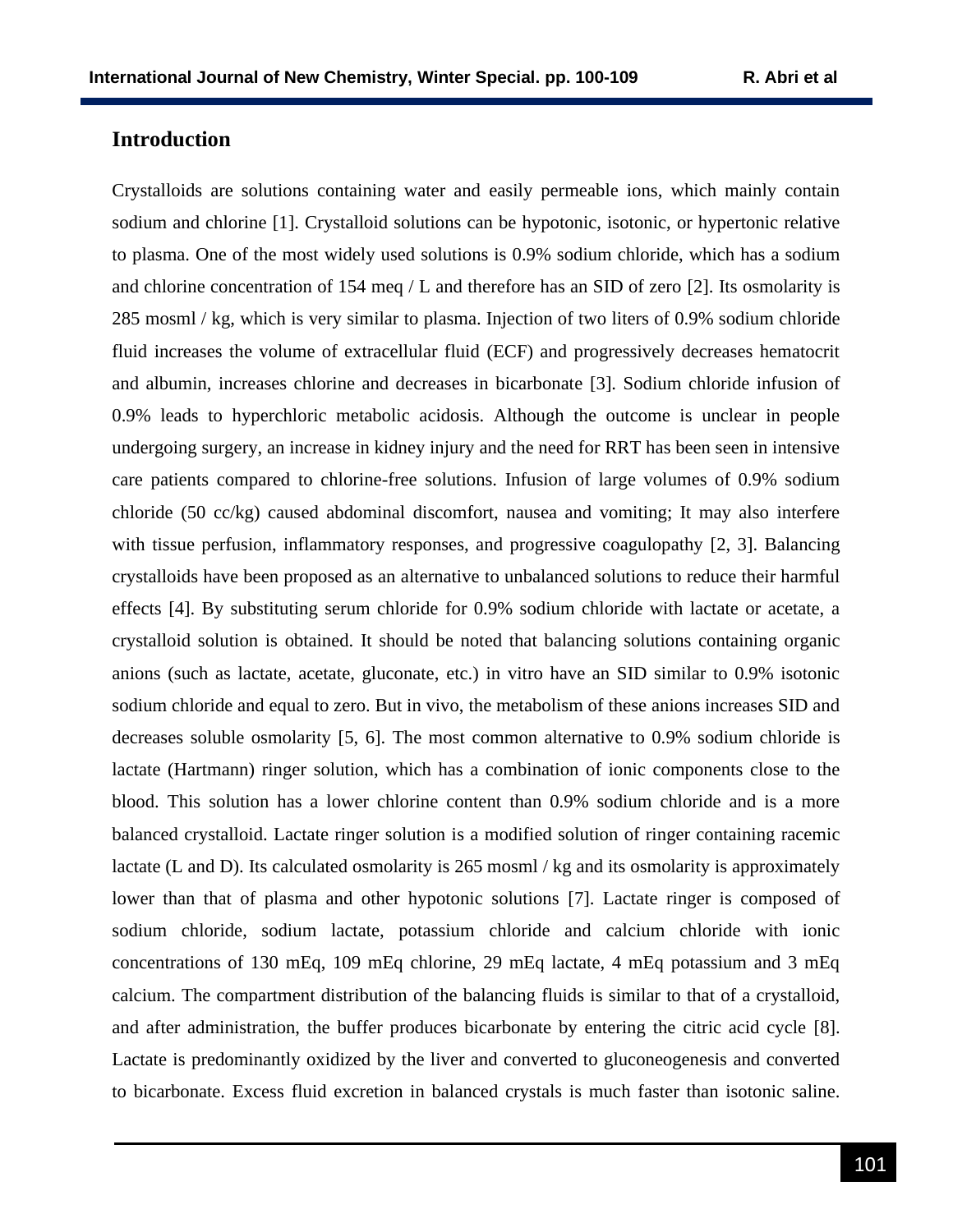This is because the transient decrease in tonicity after infusion of balanced crystalloid suppresses ADH secretion and leads to diuresis following an increase in intravascular volume. In patients with renal insufficiency, high levels of lactate D are associated with encephalopathy and heart poisoning. Lactate-containing fluids should be limited in patients with hepatic impairment [9]. Considering that the maternal acid-base status of the mother during childbirth is effective on the infant-base acid and the obvious changes of the infant acid-base in the first minutes can have adverse effects on the hemodynamic status of the baby up to the first week and given that serum chloride 0.9% sodium is routinely used in medical centers, but so far Ringer-lactate serum has not been used for fluid therapy around cesarean section due to its positive effects on acid-base status, and few studies have compared these two. The type of serum was not performed in cesarean section, so the aim of this study was to compare the effects of 0.9% sodium chloride serum with Ringer lactate serum on maternal acid-base status in elective cesarean section [10].

#### **Material and Methods**

This study was a clinical experience that was conducted during 2020 in Al-Zahra Hospital (affiliated to Tabriz University of Medical Sciences) with the participation of 60 pregnant women. The minimum sample size based on similar articles and taking into account the amount of pH changes in the two groups and the test formula of two averages related to a variable can be examined in two independent communities and taking into account alpha 5%, and beta equal to 0.2 equal to 24 people. Was obtained in each group; Participants in the study were randomly selected from all eligible women referred to the operating room of Al-Zahra Hospital and were randomly divided into two groups. Participants were randomly assigned to one of the two groups of sodium chloride or lactate ringer, respectively, using a random list prepared using online statistical software (www.randomizer.org); In this method, two groups were defined in the relevant software and the volume of each group was also determined. Then, each person who entered the study was placed in one of the two relevant groups based on the random software list. To ensure that the mothers' division was unaware, the anesthesiologist was responsible for performing the procedure and could not be blind during the study, but the data collection was done by another person and the data collector as well as the statistical consultant (data analyzer) of the group type. Participants were unaware and were blind during the study; Therefore, this study was a three-way blind.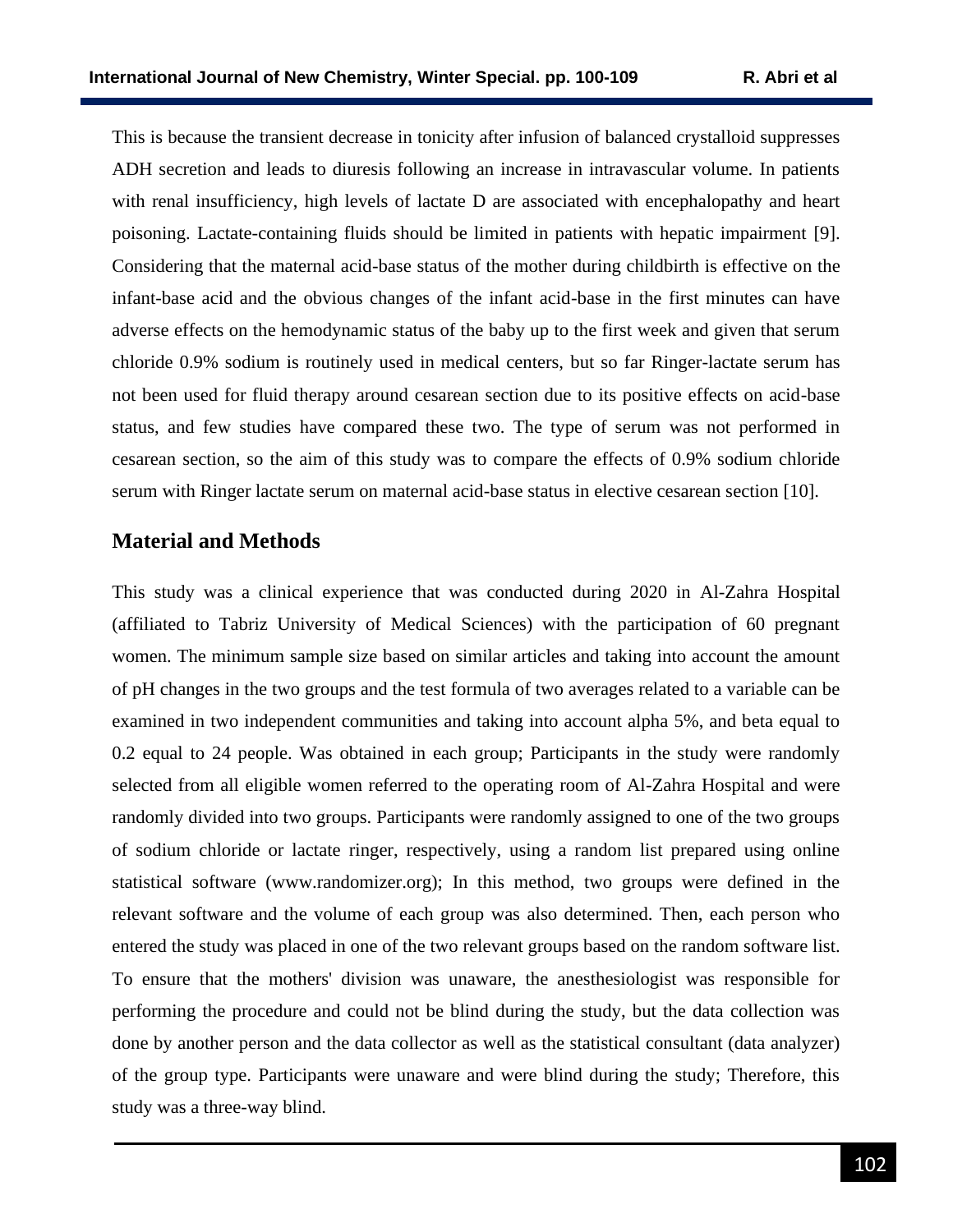Inclusion criteria included: full-time pregnant mother, singleton pregnancy, anesthesia class II or ASA class I, candidate for elective cesarean section with spinal anesthesia, age 18 to 45 years and willingness to participate in the study and exclusion criteria. Includes, gestational hypertension, preeclampsia, eclampsia, HELLP syndrome, obesity, underlying maternal diseases such as any history of heart, lung, liver, kidney, emergency cesarean section such as fetal bradycardia, placenta previa or other peripartum bleeding conditions, Existence of acid-base disorder in the mother's primary ABG, any contraindications to regional anesthesia, sensitivity to local anesthetics or failure of spinal anesthesia after three attempts and turning it into general anesthesia, abnormal bleeding and more than 1000 cc Blood and product transfusions were required during surgery for any reason. To ensure intravenous for all mothers, angiocatheter No. 18 was installed and immediately the infusion of fluids according to the desired group as the only fluid during the operation began and continued during the operation until the mother was transferred to the ward. In group 1, preoperative infusion of serum sodium chloride 0.9% and in group 2, Ringer's lactate serum was started. Upon entering the operating room, standard monitoring included HR (heart rate), NIBP (non-invasive blood pressure), RR (respiration rate) (electrocardiogram), ECG, and (arterial oxygen saturation) SPO2, and vital signs of the mother, including blood pressure. Heart rate, SPO2 were recorded every 2 minutes to 10 minutes and then every 5 minutes to 30 minutes and then every 10 minutes until the end of the operation. Intravenous blood samples were checked for urea and creatinine for all mothers before surgery. Also, before spinal anesthesia in the operating room, by subcutaneous anesthesia with half a milliliter of 2% lidocaine, one milliliter of arterial blood sample was taken from the mother in a heparinized insulin syringe from the radial artery and arterial blood gases were analyzed for acidbase status. In ABG sample, PH, HCO3-, Base Excess, PCO2, Po2 factors were analyzed and recorded and compared in two groups. If there was an acid-base disorder in the initial ABG sample, the participant was excluded from the study process. Spinal anesthesia in a sitting position under sterile conditions was performed by midline method from L3-L4 or L4-L5 space between the vertebrae with Quincke needle number 25 and 10 mg of bupivacaine 0.5% (2) and 10 micrograms of fentanyl injected (2) And immediately the mother was in the supine position and to avoid pressure on Vanakawa, the bed was tilted 15 degrees to the left. The level of sensory block was assessed by pin prick test and surgery was allowed to begin if the level of anesthesia reached T4-T5. During and after surgery and in recovery until the mother was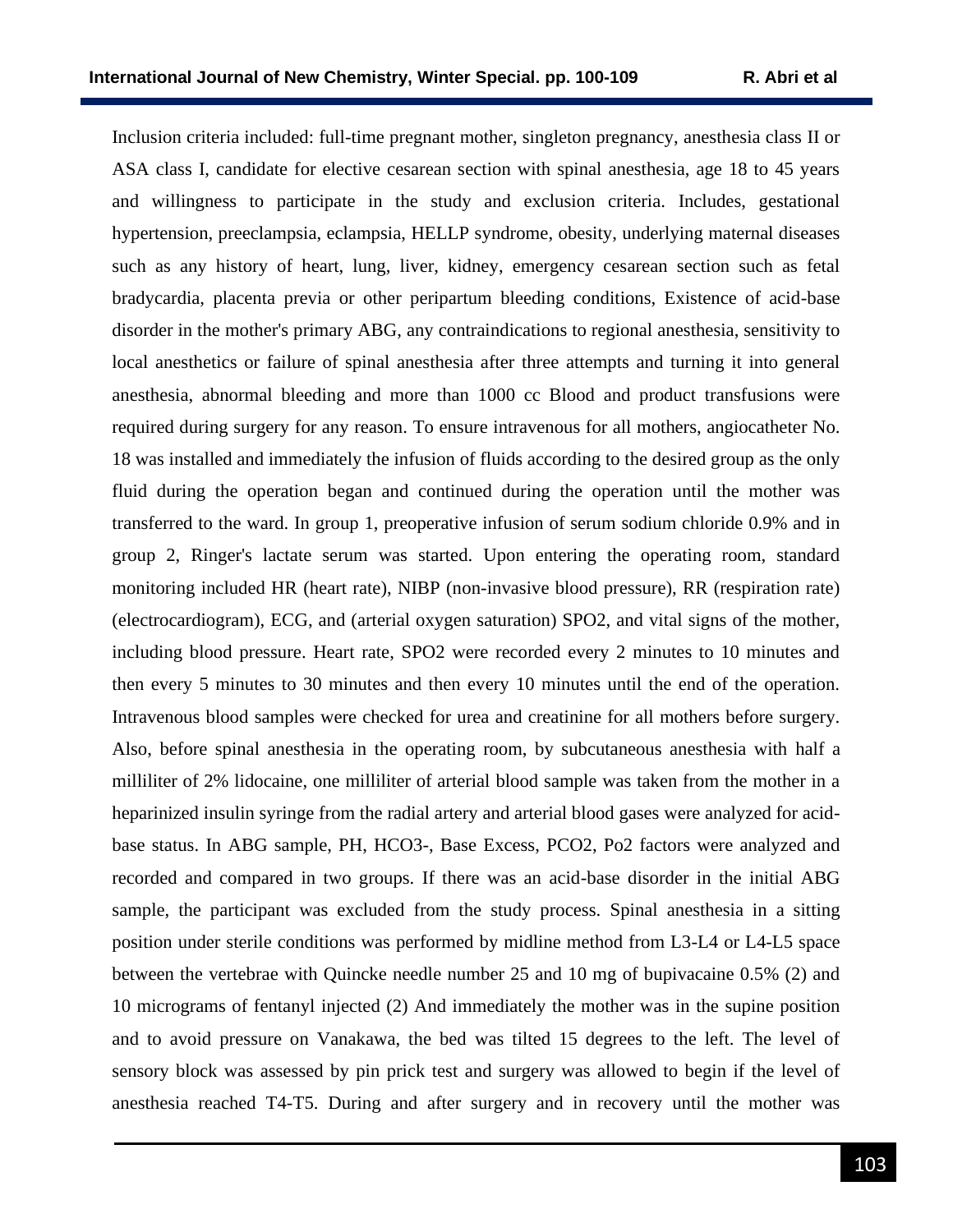transferred to the ward, accurate and continuous monitoring of the mother (by an anesthesiologist) was performed and in case of any possible complications, immediate intervention was performed. Possible side effects of sympathetic block include hypotension of 20% or more in systolic or bradycardia with HR below 50 treated with vasopressors and atropine, as well as other complications (respiratory depression, nausea and vomiting, chills, pruritus). And was treated. The use of vasopressor and atropine in the two study groups were recorded and compared. After the baby was removed, 30 units of oxytocin were injected into the mother's serum by infusion. At the end of the surgery, with continued fluid infusion, the mother was transferred to recovery. After stabilization in recovery and before transfer to the ward, an arterial blood sample was taken from the radial artery to analyze arterial blood gases. PH less than 7.32 and BE less than 3- were considered and recorded for acidosis mother. The amount of bleeding was calculated by observing the blood in the suction container and by observing the gases, and in case of abnormal bleeding above 1000 ml, it was compensated with fluids and, if necessary, with blood products, and these people were excluded from the study. Total volume of intraoperative infusion fluid, amount of bleeding, urinary outflow and total time of surgery and anesthesia were recorded. All study data were collected through a questionnaire prepared for this purpose. Data were analyzed using SPSS software version 21. The normality of the data was evaluated using K.S test [29-31]. Frequency (percentage) was used to describe qualitative data, mean (standard deviation) was used for quantitative data, and median (25th and 75th percentiles) was used for non-normality. Chi-square test was used to analyze the qualitative data in these two groups and independent t-test was used for quantitative data if normal and Mann-Whitney test was used if there was no normality [32-35]. To analyze quantitative data in time sequence in these two groups, if normal, paired t-test and repeated measures analysis of variance were used, and if not normal, Wilcoxon and Friedman test were used [35-37]. Differences and changes with P less than  $0.05$  (P < 0.05) between the two groups and at different times were considered statistically significant. This study was carried out with the approval of the ethics committee of Tabriz University of Medical Sciences (NO: [IR.TBZMED.REC.1398.699\)](http://ethics.research.ac.ir/IR.TBZMED.REC.1398.699) and obtaining informed consent from all participants.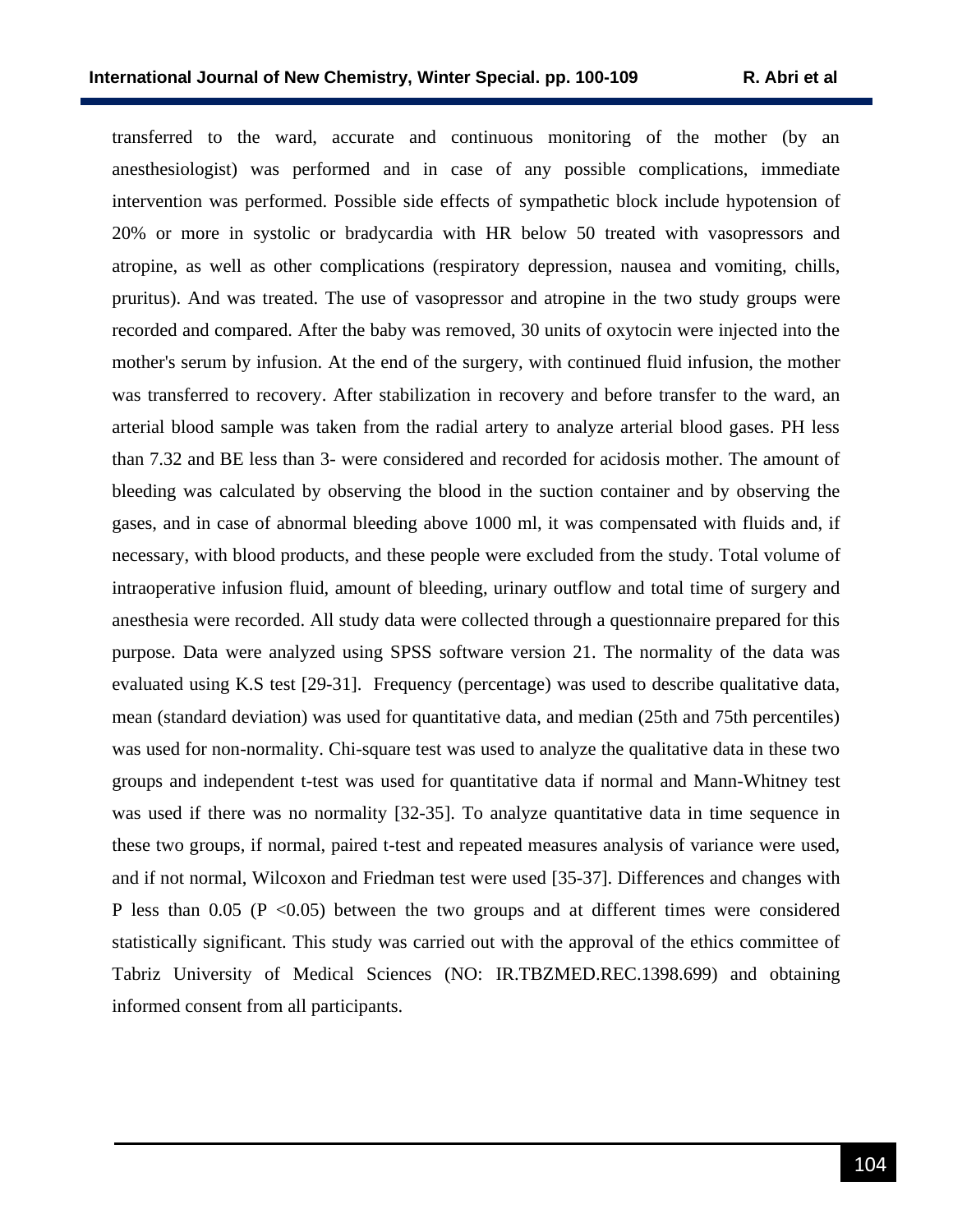#### **Results**

The situation related to the incidence of maternal acidosis in the two groups was compared between the two groups. As can be seen in Table 1, maternal pH and BE in the 0.9% sodium chloride group changed from 7.4 and -1.1 before surgery to 7.32 and -4.8 after surgery, respectively. Which indicates the occurrence of acidosis in this group that these changes are statistically significant ( $p = 0.01$ ). In the ringer lactate group, only in BE before and after surgery, it indicates acidosis in this group (from  $-0.6$  to  $-3.1$ ) and is significant ( $p = 0.01$ ). All the studied factors are significant between the two groups, which indicates a higher acidity in the sodium chloride group of 0.9%.

| <b>Table 1:</b> Table 1: Status related to maternal acidosis before and after surgery in two groups of |  |
|--------------------------------------------------------------------------------------------------------|--|
| <i>narticipants</i>                                                                                    |  |

| <b>Variable</b>  | <b>Groups</b>         | <b>Mean</b> ±SD  | <b>P</b> Value |
|------------------|-----------------------|------------------|----------------|
| <b>PH</b>        | <b>Ringer Lactate</b> | $7.25 \pm 0.07$  | 0.01           |
|                  | N/S                   | $7.20 \pm 0.11$  |                |
| PCO <sub>2</sub> | <b>Ringer Lactate</b> | $50.36 \pm 5.55$ | 0.01           |
|                  | N/S                   | $48.11 \pm 3.45$ |                |
| HCO <sub>3</sub> | <b>Ringer Lactate</b> | $21.59 \pm 3.59$ | 0.01           |
|                  | N/S                   | $18.74 \pm 2.96$ |                |
| <b>BE</b>        | <b>Ringer Lactate</b> | $-3.89 \pm 0.89$ | 0.01           |
|                  | N/S                   | $-3.15 \pm 0.55$ |                |

All variables related to the incidence of short-term complications are insignificant between the two groups (P<0.05). Hypotension was the most common complication among other complications which was observed in 39.6% of participants. In all groups, 3 patients (6.2%) needed to use atropine and 3 patients (6.2%) needed to use phenylephrine. In both of these drugs, 2 patients (8.3%) were from lactate ringer group and 1 patient (4.2%) from sodium chloride group were 0.9%. Also, 19 patients (39.6%) from all groups needed to use ephedrine, of which 9 patients (37.5%) from the lactate ringer group and 10 patients (41.7%) from the sodium chloride group were 0.9%. And no significant difference was observed between the two groups.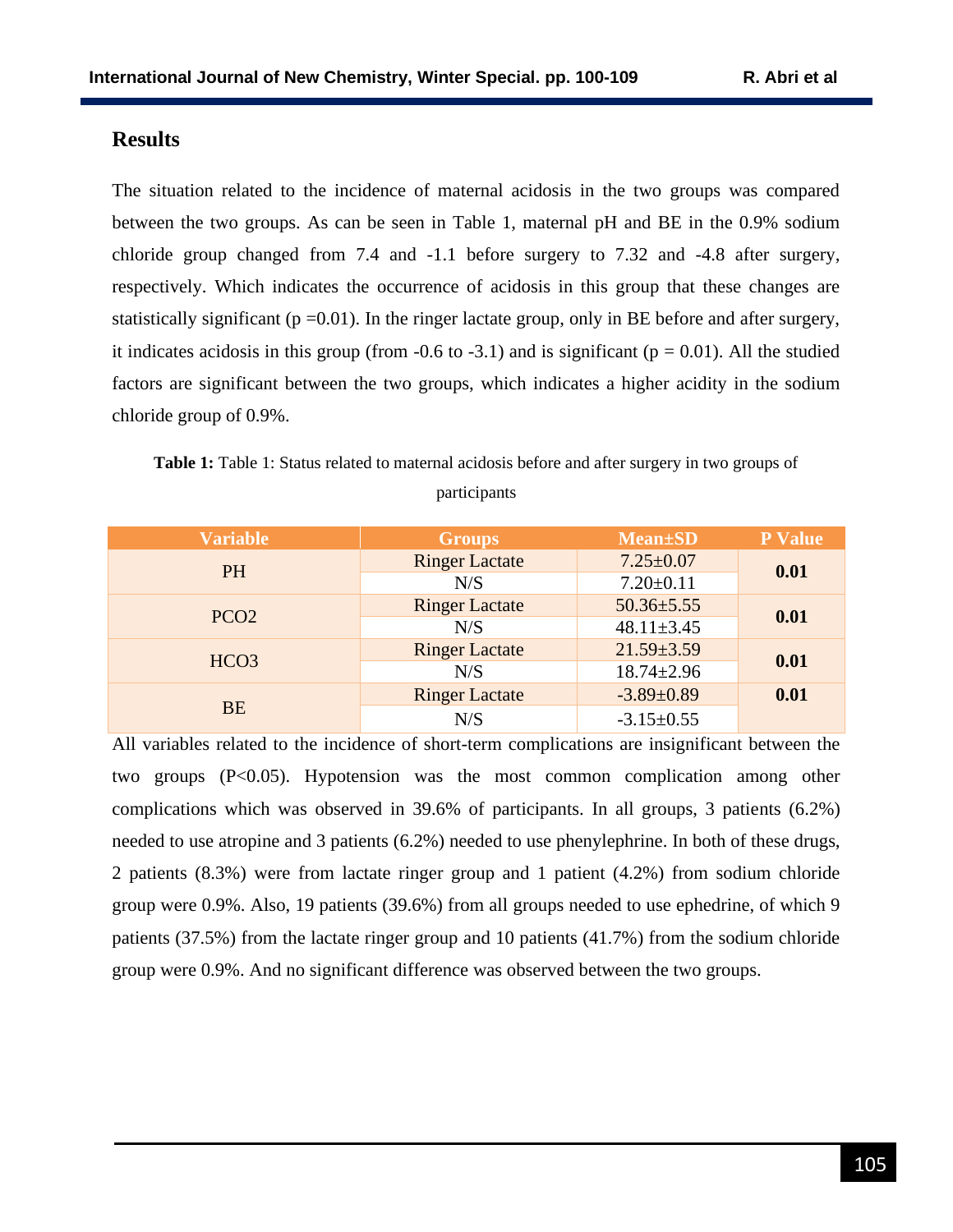#### **Discussion**

The aim of this study was to compare the effect of Ringer's lactate serum with 0.9% sodium chloride on the acid-base status of mother and infant in elective cesarean section. The percentage is that this difference is significant. In a study by Emmanuel Ayebale et al. (2017), which examined the effects of lactate ringer and 0.9% sodium chloride on emergency cesarean section, showed that the amount of maternal metabolic acidosis was significantly lower in the lactate ringer group [9]. In a study by Nesseler et al., 31% of patients in the 0.9% sodium chloride group developed metabolic acidosis, and patients in this group developed hyperkalemia during surgery  $(k \lt 6)$  and required treatment. Hartmann solution (lactate ringer) seems to reduce metabolic acidosis compared to ringer, which can be due to the initial nature and ionic composition of the solution or the compensatory process such as conversion of lactate to bicarbonate or bicarbonate to carbon dioxide, etc [10-12]. Almost all the results of these studies are consistent with the results of the present study in that Ringer's lactate serum performs better in not significantly altering the pH [13-15]. Regarding the effect of 0.9% sodium chloride on acid-base status, almost all studies, both significant and insignificant, point to the effect of 0.9% sodium chloride exacerbation on acidosis status and it seems that prescribing Lactate ringer compared to 0.9% sodium chloride leads to good results in keeping the body pH constant [6, 16-18]. In this study, the rate of urinary output in mothers of Ringer-Lactate group was less than 0.9% sodium chloride group, but this difference was not significant. In a study by Reid et al. (2003), which compared the effects of a two-liter infusion of 0.9% sodium serum with ringer lactate serum for two hours in healthy volunteers, showed that urinary output was 0.9% lower in the sodium chloride group [19-21]. In the study of Nouraie et al., the rate of urinary output at the end of the first 24 hours after kidney transplantation was not significantly different between the two groups of 0.9% sodium chloride and lactate ringer [22-25]. According to the results of the above studies, the results of the present study are inconsistent with the study of Reid et al., But with the light study, which indicates a decrease in urinary output (albeit insignificantly) [26-28].

## **Conclusion**

From this study, it can be concluded that 0.9% sodium chloride in comparison with lactate ringer causes acidosis in mothers under elective cesarean section with spinal anesthesia, but none of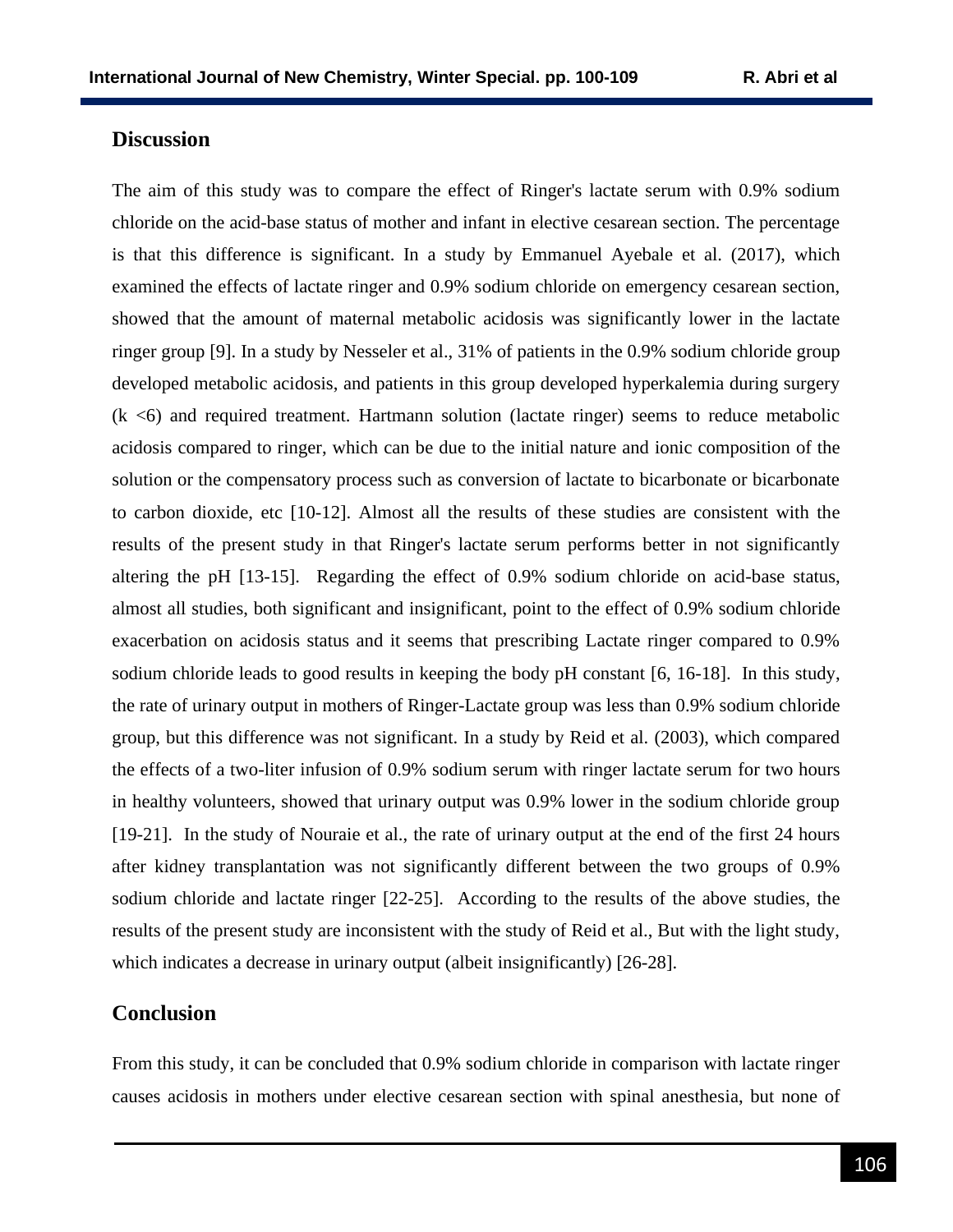them have a significant effect on the acid-base status of the baby. Therefore, Ringer's lactate serum seems to be a good alternative to 0.9% sodium chloride serum, especially in mothers who are at higher risk of acidosis, with better results, although this needs to be studied more comprehensively.

### **References**

- 1. K. Solo, S. Lavi, C. Kabali, G. N. Levine, A. Kulik, A. A. John-Baptiste, S. E. Fremes, J. Martin, J. W. Eikelboom, M. Ruel, bmj., 367(2019)
- 2. K. Hashemzadeh, M. Dehdilani, M. K. Gol, Int J Womens Health Reprod Sci., 9:69(2021)
- 3. W.-Q. Ma, Y. Wang, X.-J. Sun, X.-Q. Han, Y. Zhu, R. Yang, N.-F. Liu, Coronary artery disease., 30:367(2019)
- 4. M. Dehdilani, M. K. Gol, K. Hashemzadeh, Crescent Journal of Medical and Biological Sciences., 6:350(2019)
- 5. M. Jannati, M. R. Navaei, L. G. Ronizi, Journal of Family Medicine and Primary Care., 8:2768(2019)
- 6. K. Hashemzadeh, M. Dehdilani, M. K. Gol, International Journal of Women's Health and Reproduction Sciences., 8:406(2020)
- 7. M. Correa-Rodríguez, M. Abu Ejheisheh, N. Suleiman-Martos, M. J. Membrive-Jiménez, A. Velando-Soriano, J. Schmidt-RioValle, J. L. Gómez-Urquiza, Journal of clinical medicine., 9: 909(2020)
- 8. C. Spadaccio, U. Benedetto, Annals of cardiothoracic surgery ., 7:506(2018)
- 9. T. M. Kieser, D. P. Taggart, Journal of Cardiac Surgery., 33: 219-(2018)
- 10. K. Hashemzadeh, M. Dehdilani, M. K. Gol, Crescent Journal of Medical and Biological Sciences., 5: 517(2019)
- 11. K. Solo, S. Lavi, C. Kabali, G. N. Levine, A. Kulik, A. A. John-Baptiste, S. E. Fremes, J. Martin, J. W. Eikelboom, M. Ruel, bmj., 367 (2019)
- 12. K. Hashemzadeh, M. Dehdilani, M. K. Gol, Int J Womens Health Reprod Sci., 9:69 (2021)
- 13. W.-Q. Ma, Y. Wang, X.-J. Sun, X.-Q. Han, Y. Zhu, R. Yang, N.-F. Liu, Coronary artery disease., 30:367 (2019)
- 14. M. Dehdilani, M. K. Gol, K. Hashemzadeh, Crescent Journal of Medical and Biological Sciences., 6:350 (2019)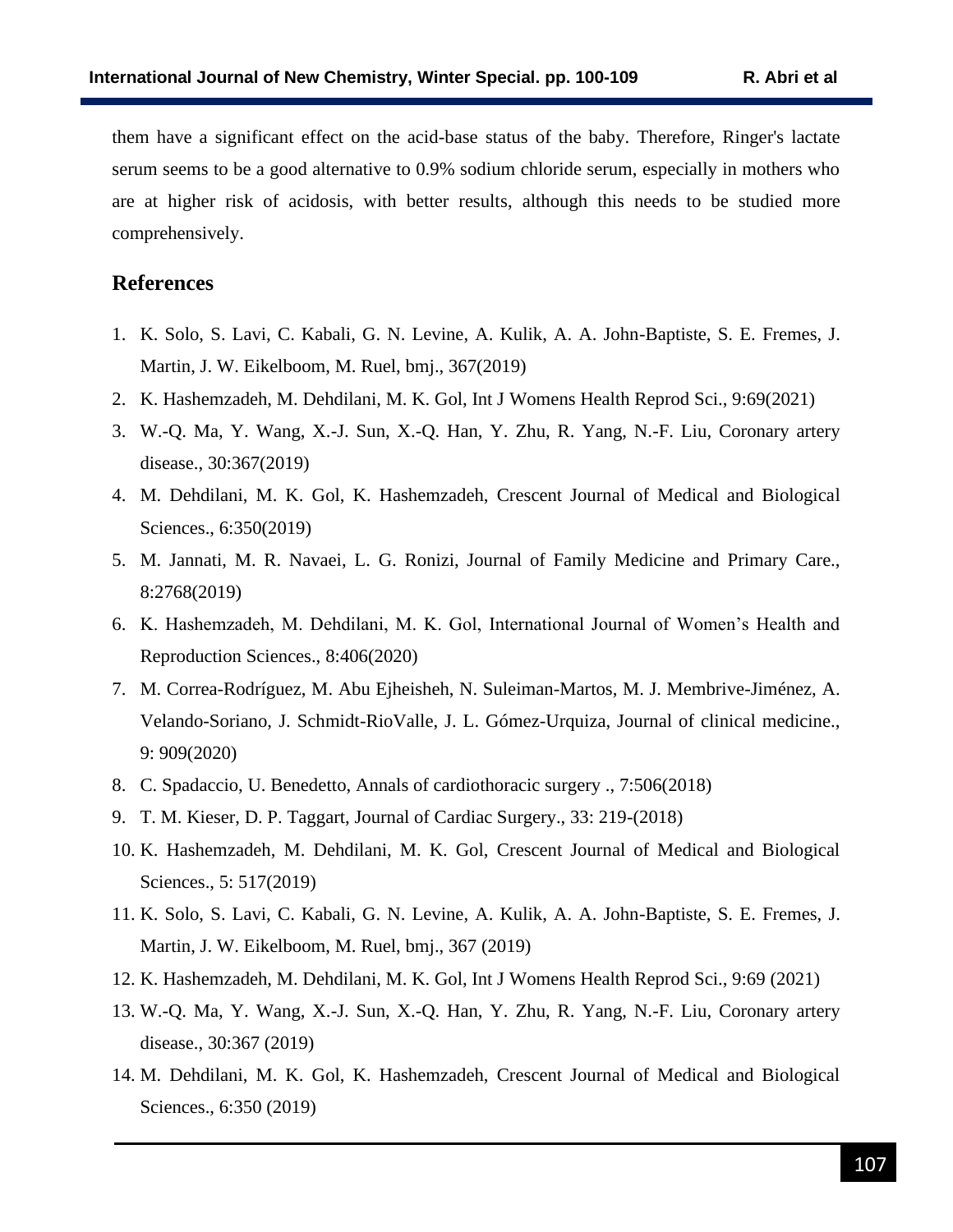- 15. M. Jannati, M. R. Navaei, L. G. Ronizi, Journal of Family Medicine and Primary Care., 8:2768 (2019)
- 16. J. A. Mawhinney, C. A. Mounsey, D. P. Taggart, European Journal of Cardio-Thoracic Surgery., 53:1127 (2018)
- 17. K. Hashemzadeh, M. Dehdilani, M. K. Gol, International Journal of Women's Health and Reproduction Sciences., 8:406 (2020)
- 18. M. Correa-Rodríguez, M. Abu Ejheisheh, N. Suleiman-Martos, M. J. Membrive-Jiménez, A. Velando-Soriano, J. Schmidt-RioValle, J. L. Gómez-Urquiza, Journal of clinical medicine., 9: 909 (2020)
- 19. N. A. Smart, G. Dieberg, N. King, Journal of the American College of Cardiology., 71: 983 (2018)
- 20. C. Spadaccio, U. Benedetto, Annals of cardiothoracic surgery., 7:506 (2018)
- 21. T. M. Kieser, D. P. Taggart, Journal of Cardiac Surgery., 33: 219 (2018)
- 22. K. Hashemzadeh, M. Dehdilani, M. K. Gol, Crescent Journal of Medical and Biological Sciences., 5: 517 (2019)
- 23. K. Mirzaei, A. Fathi, SM. Asadinejad, NCZ. Moghadam, Academic Journal of Health Sciencies: Medicina balear., 37(3):58 (2022)
- 24. A. Samimi, M. Samimi, Journal of Engineering in Industrial Research., 2 (1): 1 (2021)
- 25. M. Abolhasani, E. Ghasemi, AH. Fathi, MJ. Hayatizadeh, Journal of Iranian Dental Association., 33(3):51 (2021)
- 26. M. Momeni-Moghaddam, C. Hashemi, A. Fathi, F. Khamesipour, Beni-Suef University Journal of Basic and Applied Sciences., 11(1):1 (2022)
- 27. M. Abolhasani, P. Givehchian, A. Fathi, S. Goudarzi, Journal of Iranian Dental Association., 33(1):17 (2021)
- 28. A. Samimi, M. Samimi, International Journal of Advanced Studies in Humanities and Social Science., 9:195 (2020)
- 29. A. Fathi, B. Ebadian, SN. Dezaki, N. Mardasi, R. Mosharraf, et al.,International Journal of Dentistry., 1:1 (2022)
- 30. R. Mosharraf, A. Fathi, SS. Botshekan, International Journal of Dentistry., 2:1 (2022)
- 31. M. Jafari, A. Samimi, O. Mayeli, Journal of Applied Researches in Technical and Engineering., 2 (7):247 (2018)